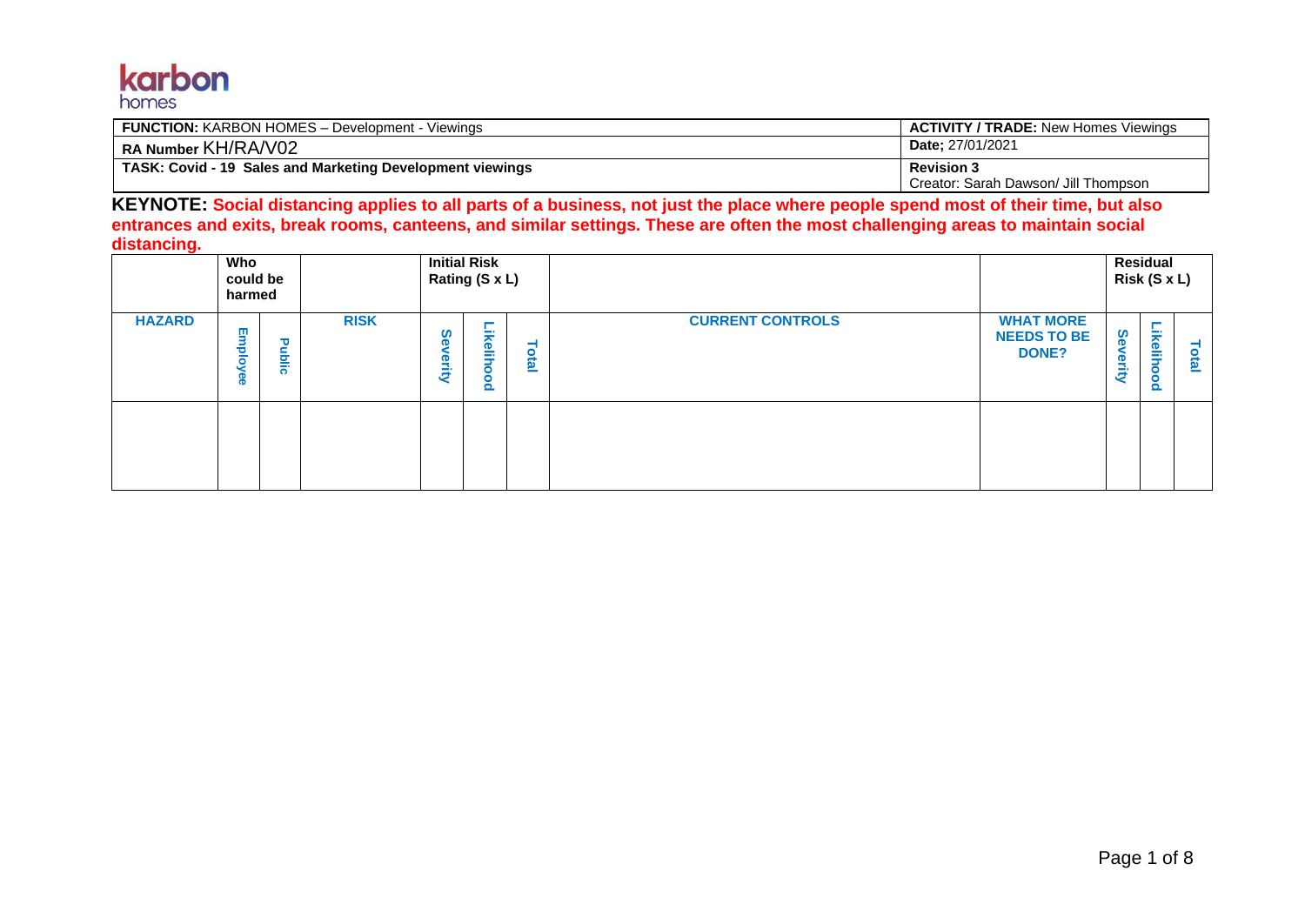| <b>New Variant</b><br>Covid-19 (Dec<br>2020<br>onwards) |                                                                      | The new variant is<br>not thought to be<br>any more<br>threatening to<br>health but is<br>known to be more<br>transmissible | 5 | 5 | 25 | Key controls, Hands - Face - Space - Ventilate.<br>The latest gov.uk guidance allows for house viewing to continue.<br>On arranging viewing Home ownership officer will ask customer if they or<br>anyone else in the household have a diagnosis or symptoms of the virus or<br>have been instructed to self-isolate by NHS test and trace. If the answer is<br>yes to any of these questions, then the viewing should be deferred until it is<br>safer to attend. | At any point<br>customer does not<br>follow Karbon<br>requests, viewing is<br>cancelled and<br>reported in to line<br>manager. |  | $\overline{2}$ | 10 <sup>1</sup> |
|---------------------------------------------------------|----------------------------------------------------------------------|-----------------------------------------------------------------------------------------------------------------------------|---|---|----|--------------------------------------------------------------------------------------------------------------------------------------------------------------------------------------------------------------------------------------------------------------------------------------------------------------------------------------------------------------------------------------------------------------------------------------------------------------------|--------------------------------------------------------------------------------------------------------------------------------|--|----------------|-----------------|
|                                                         |                                                                      |                                                                                                                             |   |   |    | Any Karbon employee showing symptoms of COVID-19 shall not<br>attend work, should obtain an NHS test and follow NHS instructions                                                                                                                                                                                                                                                                                                                                   |                                                                                                                                |  |                |                 |
|                                                         |                                                                      |                                                                                                                             |   |   |    | Maintaining good ventilation within property before viewing for<br>example open windows and to encourage air flow / change.                                                                                                                                                                                                                                                                                                                                        |                                                                                                                                |  |                |                 |
|                                                         | Open all internal doors within the property to reduce contact areas. |                                                                                                                             |   |   |    |                                                                                                                                                                                                                                                                                                                                                                                                                                                                    |                                                                                                                                |  |                |                 |
|                                                         |                                                                      |                                                                                                                             |   |   |    | When attending an appointment and before entering the property, the<br>Karbon employee shall repeat the Covid questions to confirm that<br>the previous answers are still valid.                                                                                                                                                                                                                                                                                   |                                                                                                                                |  |                |                 |
|                                                         |                                                                      |                                                                                                                             |   |   |    | Tenant to view property alone – lettings officer remains outside property.<br>Should this not be possible then prior discussions and arrangements are<br>made.                                                                                                                                                                                                                                                                                                     |                                                                                                                                |  |                |                 |
|                                                         |                                                                      |                                                                                                                             |   |   |    | Wash / Sanitise hands on arrival and departure and each time you exit and<br>enter the home and request customer to follow the same.                                                                                                                                                                                                                                                                                                                               |                                                                                                                                |  |                |                 |
|                                                         |                                                                      |                                                                                                                             |   |   |    | Wear a face covering when in doors and when near others and request that<br>anyone viewing the property wears a face covering at all times.                                                                                                                                                                                                                                                                                                                        |                                                                                                                                |  |                |                 |
|                                                         |                                                                      |                                                                                                                             |   |   |    | Social distancing must always be maintained, request tenants continue<br>wearing face covering whilst carrying out any pre or post conversations<br>outside the property.                                                                                                                                                                                                                                                                                          |                                                                                                                                |  |                |                 |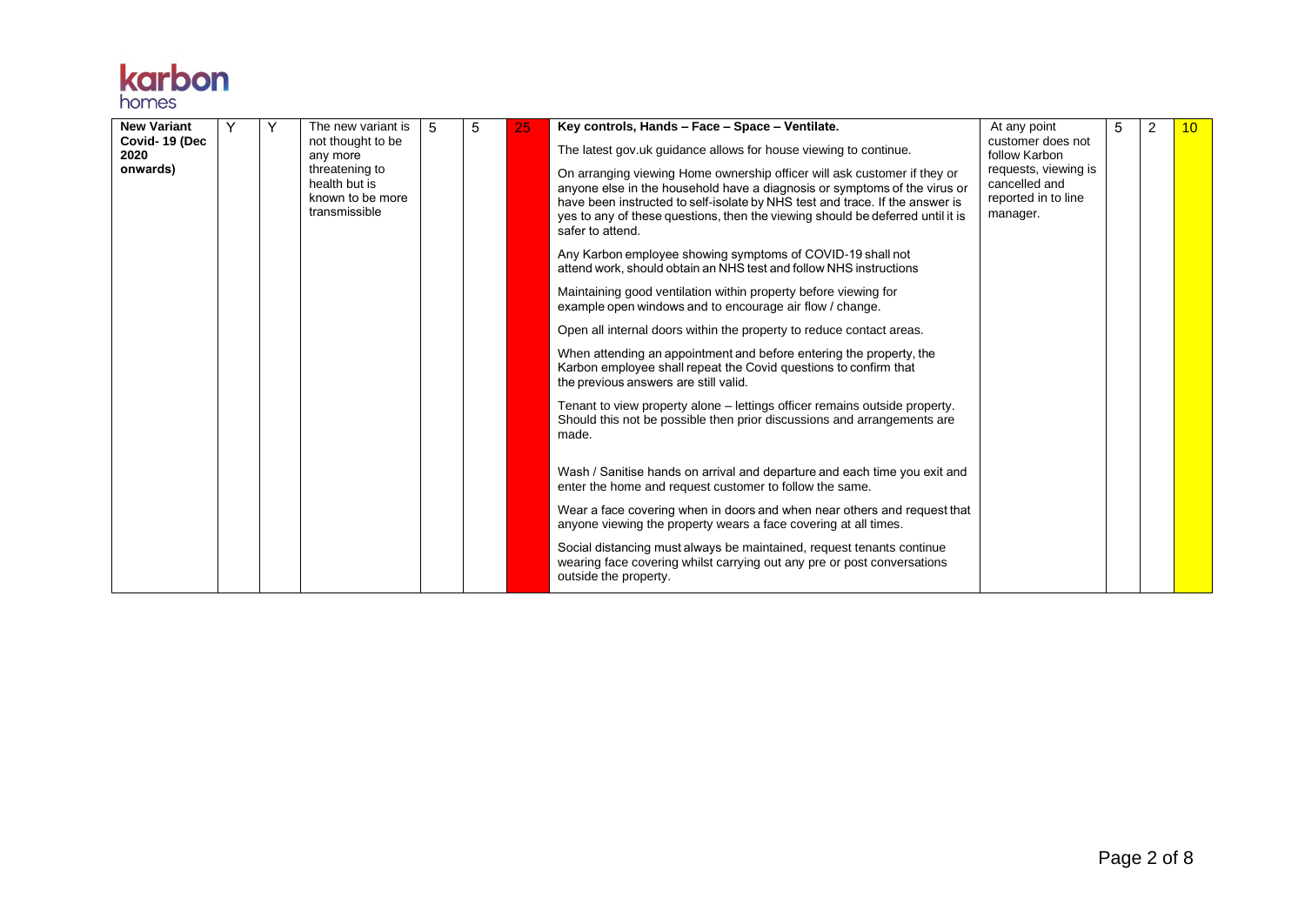| Covid $19-$<br><b>Moving around</b><br>when working<br>in a home<br><b>Maintain social</b><br>distancing<br>wherever<br>possible while<br>people move<br>around the<br>home | Υ | Υ | A highly<br>contagious<br>biohazard, that<br>has the potential<br>to cause severe<br>health conditions<br>and fatalities.<br>Catching the virus<br>and becoming ill<br>Spreading the<br>virus to<br>colleagues, family<br>and or wider<br>community | 5 | 4              | 20 | Key controls, Hands - Face - Space - Ventilate.<br>Any employee showing symptoms of COVID-19 do not attend work and<br>isolate for a minimum of 10days.<br>2M social distancing must be followed at all times.<br>Tenant to view property alone - lettings officer remains outside property.<br>Should this not be possible then prior discussions and arrangements are<br>made.<br>Discussion with Tenant ahead of a visit ask that a 2m distance is kept<br>between lettings officer and tenant<br>Face coverings are required in all indoor situations 'where people<br>may come into contact with others they don't usually meet'<br>No food or drink to be consumed within house - ensure hand hygiene<br>before consuming any food or drink.<br>Use of fixed pairing should VIP be required.<br>Specific lettings officers for specific properties to reduce the number of<br>people entering in the property. | 5 | 2 | 10              |
|-----------------------------------------------------------------------------------------------------------------------------------------------------------------------------|---|---|-----------------------------------------------------------------------------------------------------------------------------------------------------------------------------------------------------------------------------------------------------|---|----------------|----|----------------------------------------------------------------------------------------------------------------------------------------------------------------------------------------------------------------------------------------------------------------------------------------------------------------------------------------------------------------------------------------------------------------------------------------------------------------------------------------------------------------------------------------------------------------------------------------------------------------------------------------------------------------------------------------------------------------------------------------------------------------------------------------------------------------------------------------------------------------------------------------------------------------------|---|---|-----------------|
| Covid 19-<br><b>Appointments</b><br>in the home.<br>Reduce<br><b>Transmission</b><br>due to face to<br>face meetings<br>to maintain<br>social<br>distancing in<br>meetings  | Y | Y | A highly<br>contagious<br>biohazard, that<br>has the potential<br>to cause severe<br>health conditions<br>and fatalities.<br>Catching the virus<br>and becoming ill<br>Spreading the<br>virus to<br>colleagues, family<br>and or wider<br>community | 5 | $\overline{4}$ | 20 | Any employee showing symptoms of COVID-19 do not attend work and<br>isolate for a minimum of 10days.<br>2M social distancing must be followed at all times.<br>Face coverings are required in all indoor situations 'where people<br>may come into contact with others they don't usually meet'<br>Discussion with Tenant ahead of a visit ask that a 2m distance is kept<br>between lettings officer and tenant<br>Using remote working tools to avoid in-person appointments<br>Tenant to view property alone – lettings officer remains outside property.<br>Should this not be possible then prior discussions and arrangements are<br>made.<br>Separate pens for tenancy agreements - documents left on kitchen<br>worktops for tenants to sign.<br>Discuss any questions outside where possible. Or use of well-ventilated<br>room                                                                             | 5 | 2 | 10 <sup>°</sup> |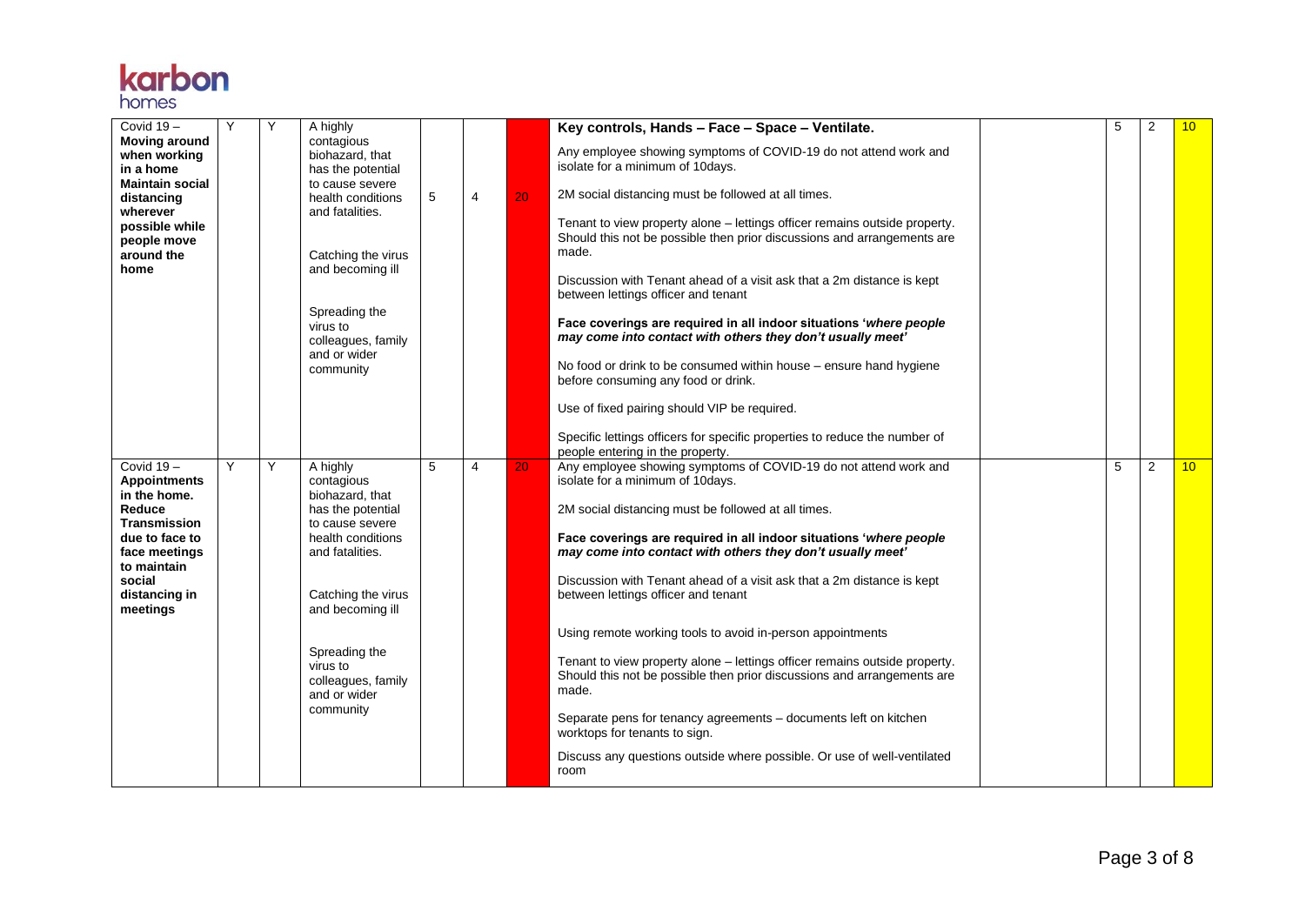| Covid-19<br><b>Providing and</b><br>explaining<br>available<br>guidance<br><b>Ensuring</b><br>people<br>understand<br>what they<br>need to do | People unaware<br>of what they need<br>to do to maintain<br>safety in the<br>workplace.<br>A highly<br>contagious<br>biohazard, that<br>has the potential<br>to cause severe<br>health conditions<br>and fatalities.<br>Catching the virus<br>and becoming ill<br>Spreading the<br>virus to<br>colleagues, family<br>and or wider<br>community | 5 | $\overline{4}$ | 20 | Any employee showing symptoms of COVID-19 do not attend work and<br>isolate for a minimum of 10days.<br>2M social distancing must be followed at all times.<br>Discussion with Tenant ahead of a visit ask that a 2m distance is kept<br>between lettings officer and tenant.<br>Prior discussions take place to outline the process.<br>Tenant advised no pets.<br>Only tenants from the same household and no children where possible. | 5 |                | 5               |
|-----------------------------------------------------------------------------------------------------------------------------------------------|------------------------------------------------------------------------------------------------------------------------------------------------------------------------------------------------------------------------------------------------------------------------------------------------------------------------------------------------|---|----------------|----|------------------------------------------------------------------------------------------------------------------------------------------------------------------------------------------------------------------------------------------------------------------------------------------------------------------------------------------------------------------------------------------------------------------------------------------|---|----------------|-----------------|
| Covid-19<br>Keeping the<br>work area<br>clean                                                                                                 | People unaware<br>of what they need<br>to do to maintain<br>safety in the<br>workplace.<br>A highly<br>contagious<br>biohazard, that<br>has the potential<br>to cause severe<br>health conditions<br>and fatalities.<br>Catching the virus<br>and becoming ill<br>Spreading the<br>virus to<br>colleagues, family<br>and or wider<br>community | 5 | $\overline{4}$ | 20 | Any employee showing symptoms of COVID-19 do not attend work and<br>isolate for a minimum of 10days.<br>2M social distancing must be followed at all times<br>Void properties are left 48hrs after KPS have been in, and 48 hrs between<br>viewings.<br>Frequent cleaning of objects and surfaces that are touched regularly, using<br>usual cleaning equipment.                                                                         | 5 | $\overline{1}$ | $5\overline{)}$ |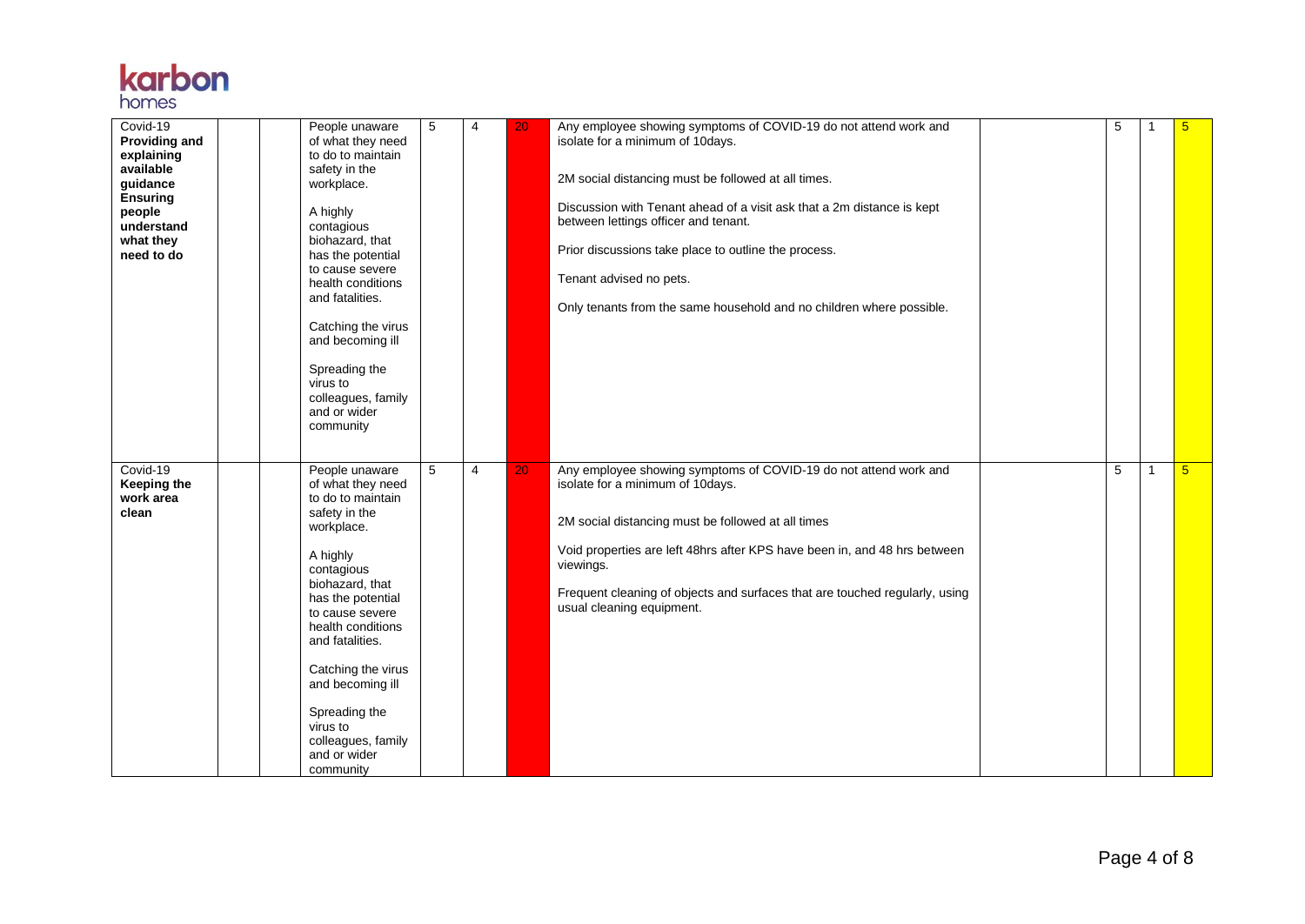

| Covid-19<br>Hygiene<br>Keep good<br>hygiene<br>throughout the<br>day                             |   | A highly<br>contagious<br>biohazard, that<br>has the potential<br>to cause severe<br>health conditions<br>and fatalities.<br>Catching the virus<br>and becoming ill<br>Spreading the<br>virus to<br>colleagues, family<br>and or wider<br>community | 5 | $\overline{4}$ | 20 | Any employee showing symptoms of COVID-19 do not attend work and<br>isolate for a minimum of 10days.<br>2M social distancing must be followed at all times<br>Lettings officers provided with Sanitiser and gloves, also advice on<br>Washing hands more often than usual for 20 seconds using soap and hot<br>water, particularly after coughing sneezing and blowing your nose.<br>Reducing the spread of germs when coughing or sneezing by cover your<br>mouth and nose with a tissue or your sleeve, not your hands. Throw the<br>tissue in the bin immediately, then wash your hands.<br>Cleaning regularly touched items and surfaces using your personal supply<br>of cleaning products to reduce the risk passing infection on to other people. | 5 |   | 5          |
|--------------------------------------------------------------------------------------------------|---|-----------------------------------------------------------------------------------------------------------------------------------------------------------------------------------------------------------------------------------------------------|---|----------------|----|----------------------------------------------------------------------------------------------------------------------------------------------------------------------------------------------------------------------------------------------------------------------------------------------------------------------------------------------------------------------------------------------------------------------------------------------------------------------------------------------------------------------------------------------------------------------------------------------------------------------------------------------------------------------------------------------------------------------------------------------------------|---|---|------------|
| Covid 19<br><b>Handling</b><br>goods,<br>merchandise,<br>and other<br>materials                  |   | A highly<br>contagious<br>biohazard, that<br>has the potential<br>to cause severe<br>health conditions<br>and fatalities.<br>Catching the virus<br>and becoming ill<br>Spreading the<br>virus to<br>colleagues, family<br>and or wider<br>community |   |                |    | Any employee showing symptoms of COVID-19 do not attend work and<br>isolate for a minimum of 10days.<br>2M social distancing must be followed at all times<br>Ensuring social distancing and hygiene measures are followed when<br>dealing with paperwork, take paperwork from property and leave in boot of<br>car - take to nearest office asap.                                                                                                                                                                                                                                                                                                                                                                                                       | 5 | 1 | $\sqrt{5}$ |
| Covid-19<br><b>Team Working</b><br><b>Reduce the</b><br>number of<br>contacts each<br>worker has | Y | A highly<br>contagious<br>biohazard, that<br>has the potential<br>to cause severe<br>health conditions<br>and fatalities.<br>Catching the virus<br>and becoming ill<br>Spreading the<br>virus to<br>colleagues, family                              | 5 | 4              | 20 | Any employee showing symptoms of COVID-19 do not attend work and<br>isolate for a minimum of 10days.<br>2M social distancing must be followed at all times<br>Face coverings are required in all indoor situations 'where people<br>may come into contact with others they don't usually meet'<br>Allocating the same worker to the same void property each visit.<br>Separate pens for tenancy agreements - documents left on kitchen<br>worktops for tenants to sign.<br>Tenants viewing properties alone.                                                                                                                                                                                                                                             | 5 | 1 | 5          |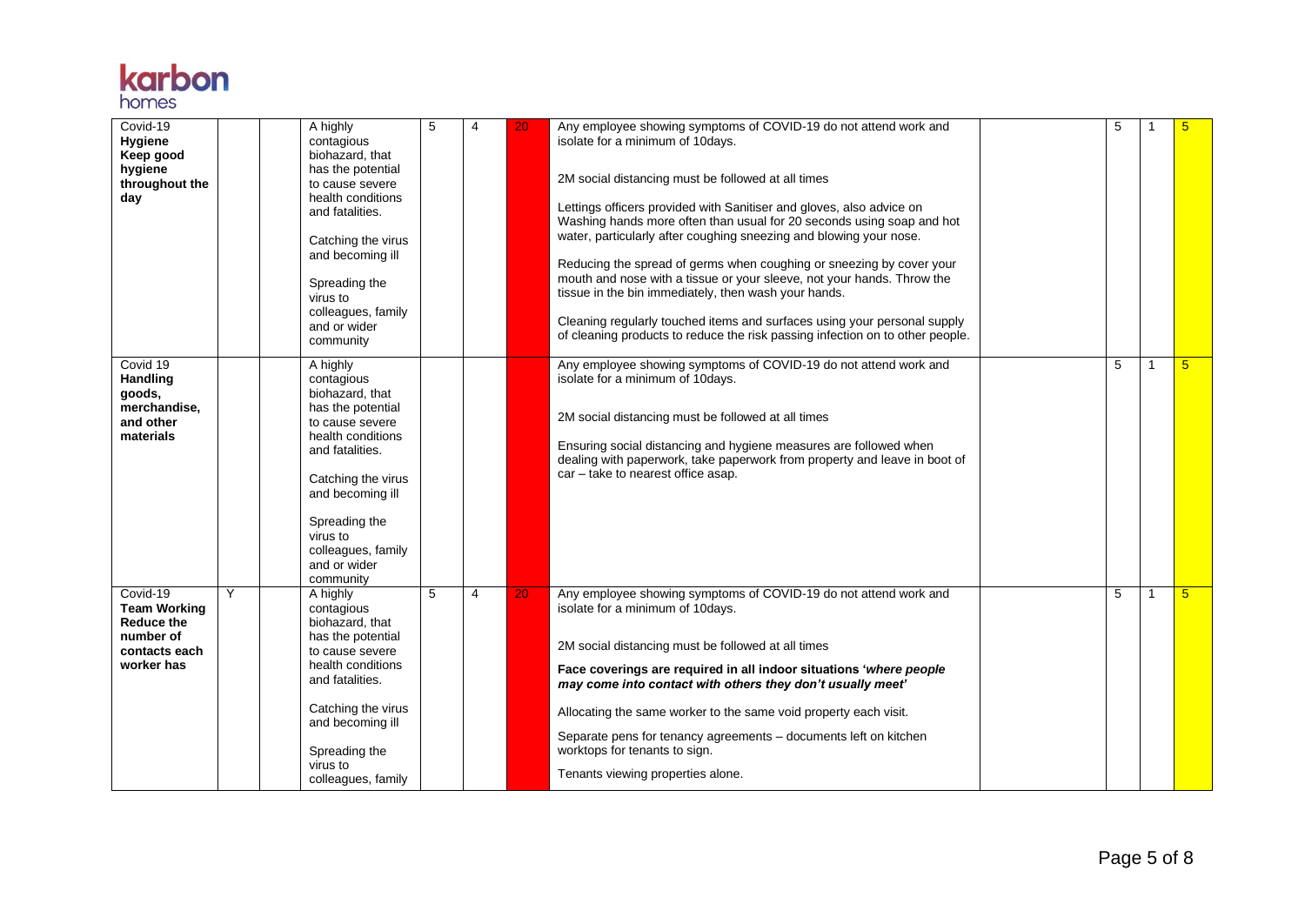|                                                                                                                                               | and or wider<br>community                                                                                                                                                                                                                           |   |   |    |                                                                                                                                                                                                                                                                                                                         |    |                 |
|-----------------------------------------------------------------------------------------------------------------------------------------------|-----------------------------------------------------------------------------------------------------------------------------------------------------------------------------------------------------------------------------------------------------|---|---|----|-------------------------------------------------------------------------------------------------------------------------------------------------------------------------------------------------------------------------------------------------------------------------------------------------------------------------|----|-----------------|
| $Covid - 19$<br>Avoid<br>unnecessary<br>work-related<br>travel and<br>keep workers<br>safe when they<br>do need to<br>travel between<br>homes | A highly<br>contagious<br>biohazard, that<br>has the potential<br>to cause severe<br>health conditions<br>and fatalities.<br>Catching the virus<br>and becoming ill<br>Spreading the<br>virus to<br>colleagues, family<br>and or wider<br>community | 5 | 4 | 20 | Any employee showing symptoms of COVID-19 do not attend work and<br>isolate for a minimum of 10 days.<br>2M social distancing must be followed at all times<br>Where workers need to move between houses for work social distancing<br>and hygiene advice should be consistent especially before entering the<br>homes. | .5 | $5\overline{)}$ |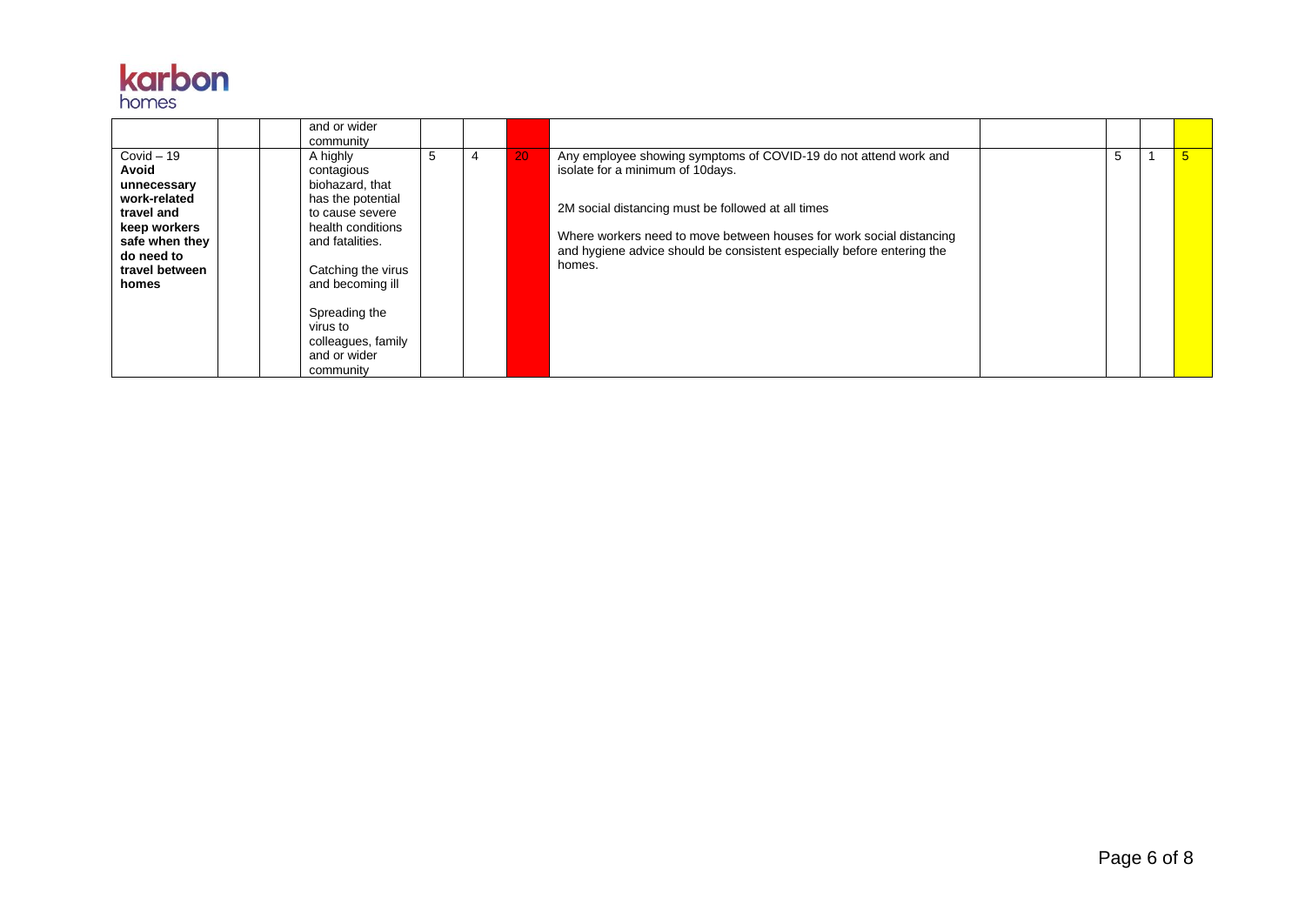

#### **MANAGERS RISK ASSESSMENT CHECKLIST**

| <b>No</b>    | <b>Action</b>                                                                                                        | <b>Check</b> | <b>Manager</b> | <b>Manager signed</b>          |
|--------------|----------------------------------------------------------------------------------------------------------------------|--------------|----------------|--------------------------------|
|              |                                                                                                                      | frequency    | name           |                                |
| $\mathbf{1}$ | Are hand washing / sanitising facilities available?                                                                  | Once         |                |                                |
| 2            | Does the layout allow social distancing?                                                                             | Once         |                |                                |
| 3            | Does the work allow social distancing?                                                                               | Once         |                |                                |
|              | Is a new site induction required? (I.e. when different people go into the site or property)                          | Once         |                |                                |
| 5            | Are SSOW in place for Medium to High risk activities?                                                                | Once         |                |                                |
| 6            | Are contractors RAMS suitable and sufficient?                                                                        | As required  |                |                                |
|              | Have all individuals received, read, understood and confirmed their acceptance of the RA and any<br>associated SSOW? | Once         |                |                                |
| 8            | Have Trade Unions received and confirmed their acceptance of the RA and any associated SSOW?                         | Once         |                | To be confirmed<br>by H&S Mgr. |
| 9            | Is PPE required (ppe matrix)?                                                                                        | Once         |                |                                |
|              | Gloves,                                                                                                              |              |                |                                |
|              | Coverall,                                                                                                            |              |                |                                |
|              | Apron,                                                                                                               |              |                |                                |
|              | Face covering                                                                                                        |              |                |                                |
|              | Filtering respirator.                                                                                                |              |                |                                |
|              | Face shield / eye protection.                                                                                        |              |                |                                |
| 10           | Any other equipment required? E.g. Additional Pens                                                                   | Once         |                |                                |
| 10           | Has any additional training and or instruction related to PPE been provided and recorded?                            | Once         |                |                                |
| 11           | Has any additional training and or instruction related to new process been provided and recorded?                    | Once         |                |                                |
| 12           | Have we responded to concerns raised by colleagues?                                                                  | As required  |                |                                |